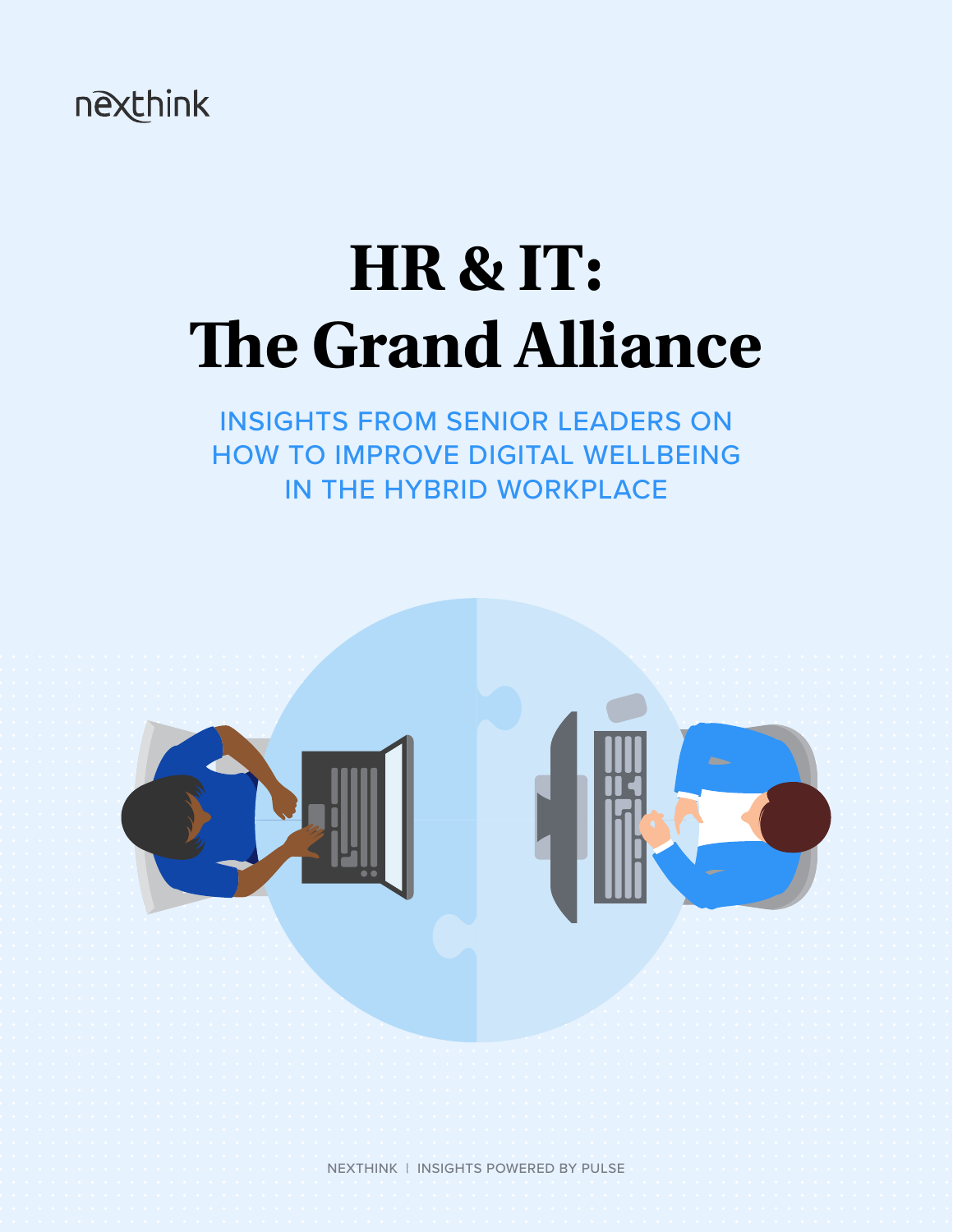## **Introduction**

Our inspiration for this report started with a simple question:

How can HR (Human Resources) and IT (Information Technology) leaders solve the same modern work challenges?

We surveyed 100 HR & IT leaders across North America to find out. Never before have these two entities depended on each other so much as they do today. The unfamiliar demands of remote and hybrid work that were thrust upon organizations in 2020 challenged these teams to respond with smarter digital tools and communication strategies for employees—but as you'll soon read, both still come up short.

Whether it's preventing employee burnout and high turnover or collecting actionable feedback, each grapples with many of the same problems. Two sides of the same coin.

And that's because Digital Employee Experience (DEX) is an important piece of the overall Employee Experience (EX). Workers today internalize each and every little interaction they have with their organizations, and oftentimes, a single negative digital experience whether it be a faulty Zoom call or one too many forced reboots can be the final straw.

But here's the good news:

If you are an HR or IT decision-maker, **you can** solve the very problems highlighted in this report.

- **You can** counteract employee burnout and high turnover;
- **You can** improve HR-IT collaboration; and
- **You can** collect meaningful, robust experience data that answers your unique strategy questions.

"Employee Experience" can be a vague, daunting and elusive goal. This report will show you tangible management tips in each section from Nexthink customers who took proactive steps to resolve these hybrid and remote work challenges organizations face today. Yes, HR and IT can work together, and our customers will show you how.

## **Table of Contents**

. . . . . . . . . . . . . . . . . . .

| The True ROI of a <b>Great</b><br>Employee Experience |    |
|-------------------------------------------------------|----|
|                                                       |    |
| Employee Burnout,                                     |    |
| Turnover & DEX                                        |    |
| (Digital Employee Experience)                         |    |
| How is HR & IT's Relationship?                        |    |
| It's Complicated                                      |    |
| Answer Mel                                            |    |
| Improving Employee                                    |    |
| Data Collection & Quality                             | 10 |
| Conclusion                                            | 13 |
| About this Report                                     |    |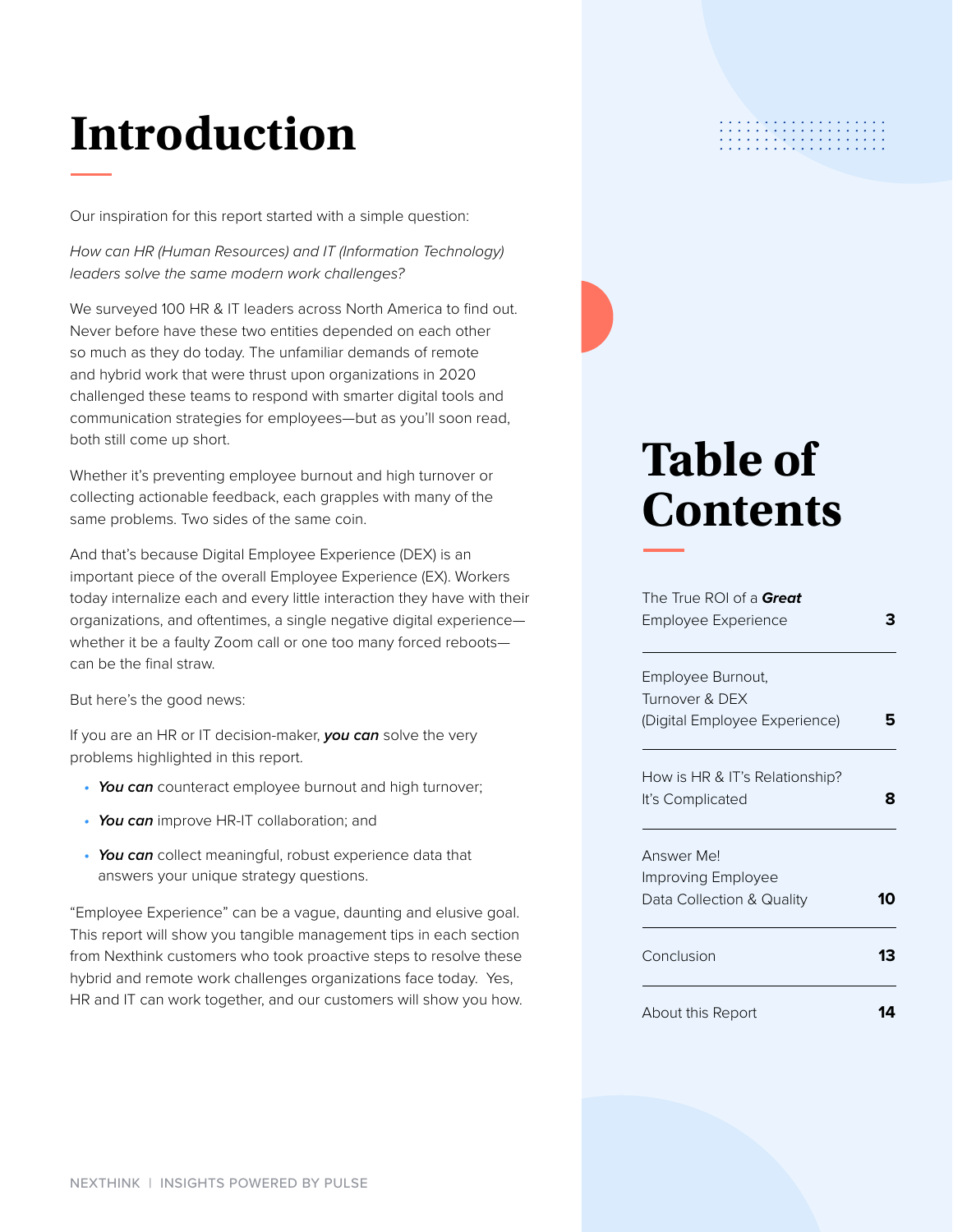## <span id="page-2-0"></span>**The True ROI of a Great Employee Experience**

One term synonymous with Employee Experience and often quoted by HR and IT is employee engagement: Are your employees productive? Focused? Cooperative? Are they quite literally engaged in the very work they are doing?

It's been well documented engaged workers can unlock multiple benefits like:

#### **Higher Profitability**

• Some businesses report returns of more than 4x in average profit and 2x in average revenue compared with competitors<sup>1</sup>.

#### **Less Employee Turnover**

• Highly engaged employees are 87% less likely to leave their companies<sup>2</sup>.

#### **Higher Customer Satisfaction**

• In an MIT study of 281 companies, those with the strongest EX reported a Net Promoter Score which more than doubled those of weaker  $EX$  companies<sup>3</sup>.

#### **Better Brand Notoriety & Innovation**

• Companies that invest in EX appear 28x as often in Fast Company's Most Innovative Companies; 11.5x as often in Glassdoor's Best Places to Work, and 2.1x in Forbes's list of the World's Most Innovative Companies<sup>4</sup>.

Conversely, disengaged workers can cost companies billions in productivity loss—for example, many American organizations report losses of up to \$550 billion a year due to a poor  $EX^5$ .

Of course, employee engagement (or EX) is in large part fashioned by HR and IT—each pulls the strings that can positively (or negatively) impact the workday.

And when IT issues occur, they can act like a thousand tiny cuts on the Employee Experience.

Just like how engaged workers can trigger a knock-on effect of positive outcomes for companies, so too can IT problems devolve in the opposite direction—when tech fails, it disrupts, distracts, and disengages even the best employee.

. . . . . . . . . . . . . . . . . . . . . . . . . . . . . . . .

HR and IT have a vested interest in driving employee engagement, and both report that Digital Experience fuels Employee Experience and will continue to do so in 2022 and beyond.

- Harvard Business Review. Why the Millions We Spend on Employee Engagement Buy Us So Little. https://hbr. org/2017/03/why-the-millions-we-spend-on-employeeengagement-buy-us-so-little
- Gartner. Corporate Advocacy of Social Issues Can Drive Employee Engagement. https://www.gartner.com/ smarterwithgartner/corporate-advocacy-of-social-issues-can-drive-employee-engagement/.
- ³ MIT, Center for Information Systems Research. https:// cisr.mit.edu/publication/2017\_0601\_EmployeeExperience\_DerySebastian#fn\_ref\_1
- Harvard Business Review. Why the Millions We Spend on Employee Engagement Buy Us So Little. https://hbr. org/2017/03/why-the-millions-we-spend-on-employeeengagement-buy-us-so-little
- ⁵ Forbes, 10 Timely Statistics About The Connection Between Employee Engagement And Wellness. https:// www.forbes.com/sites/nazbeheshti/2019/01/16/10-timely-statistics-about-the-connection-between-employee-engagement-and-wellness/?sh=4eda5e4922a0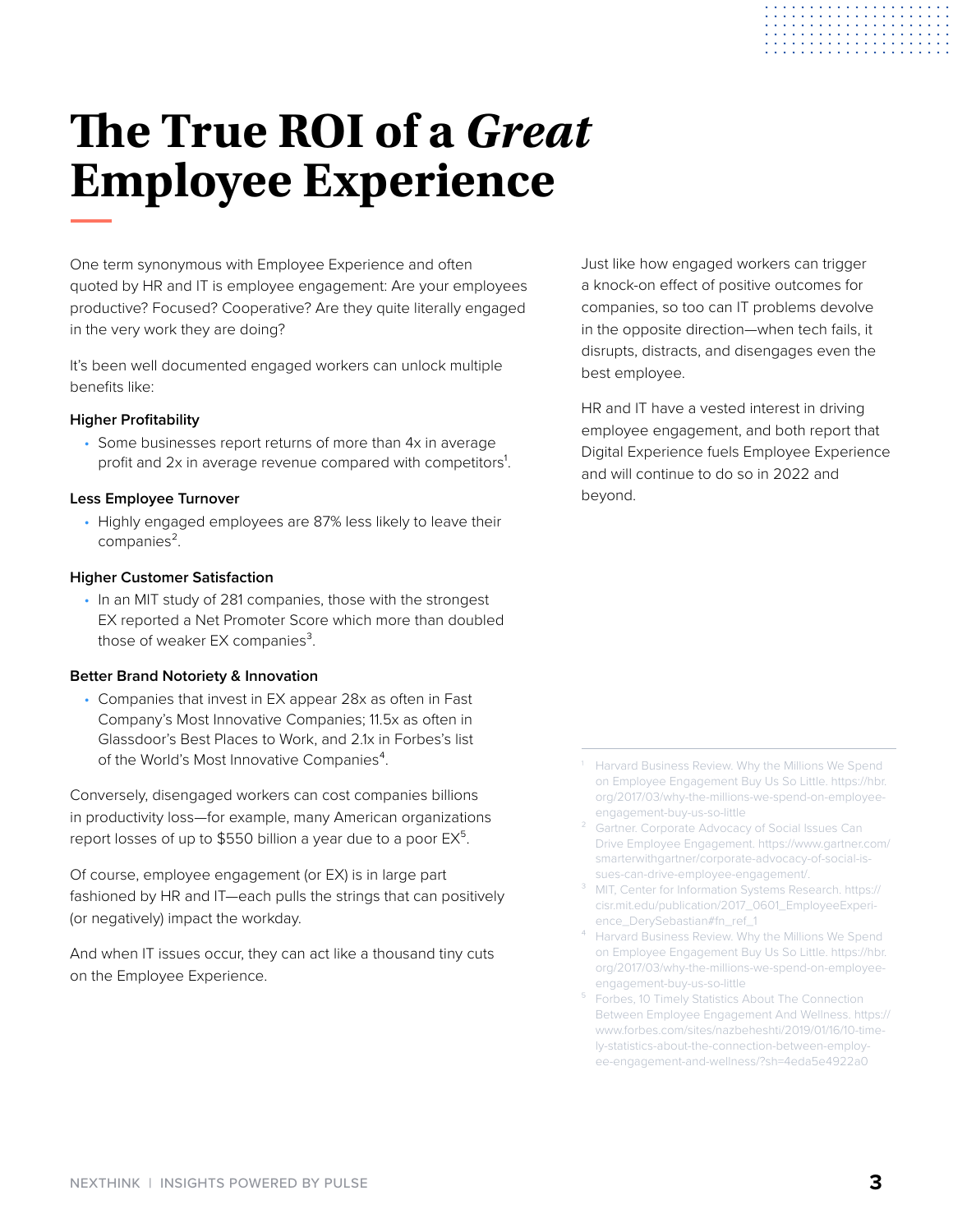#### DIGITAL EXPERIENCE FUELS THE EMPLOYEE EXPERIENCE

On a scale of 1-5, how important do you think your digital employee experience will be in shaping your employee's overall work experience in 2022 and beyond?



As much as 95% of HR and IT leaders regard the digital employee experience as at least somewhat important in shaping the overall employee work experience heading into 2022. However, most IT leaders (42%) rank the importance of DEX as a 4 out 5, while the majority of HR respondents ranked it a 3 out of 5.

Given that IT is responsible for preventing and solving IT issues, they are acutely aware of the impact these issues have on employees and their productivity. And those are just the issues they know about. Forty-five percent of the issues end users experience on a daily basis are not reported to the Service Desk.<sup>6</sup>

When you factor in technical issues on top of the challenges of remote and hybrid work, no IT professional would be surprised that, in fact, 22 minutes of employee productivity are lost every day due to IT issues.<sup>7</sup> But, some HR professionals might be. IT needs to report these issues so HR can help combat them. Because if they go unaddressed, they can lead to employee disengagement and burnout.

In the next section, we offer tips for how IT and HR can combat these issues.



<sup>&</sup>lt;sup>6</sup> Same as above.

⁷ Nexthink. The Experience 2020 Report. https://www.nexthink.com/resource/experience-2020-report/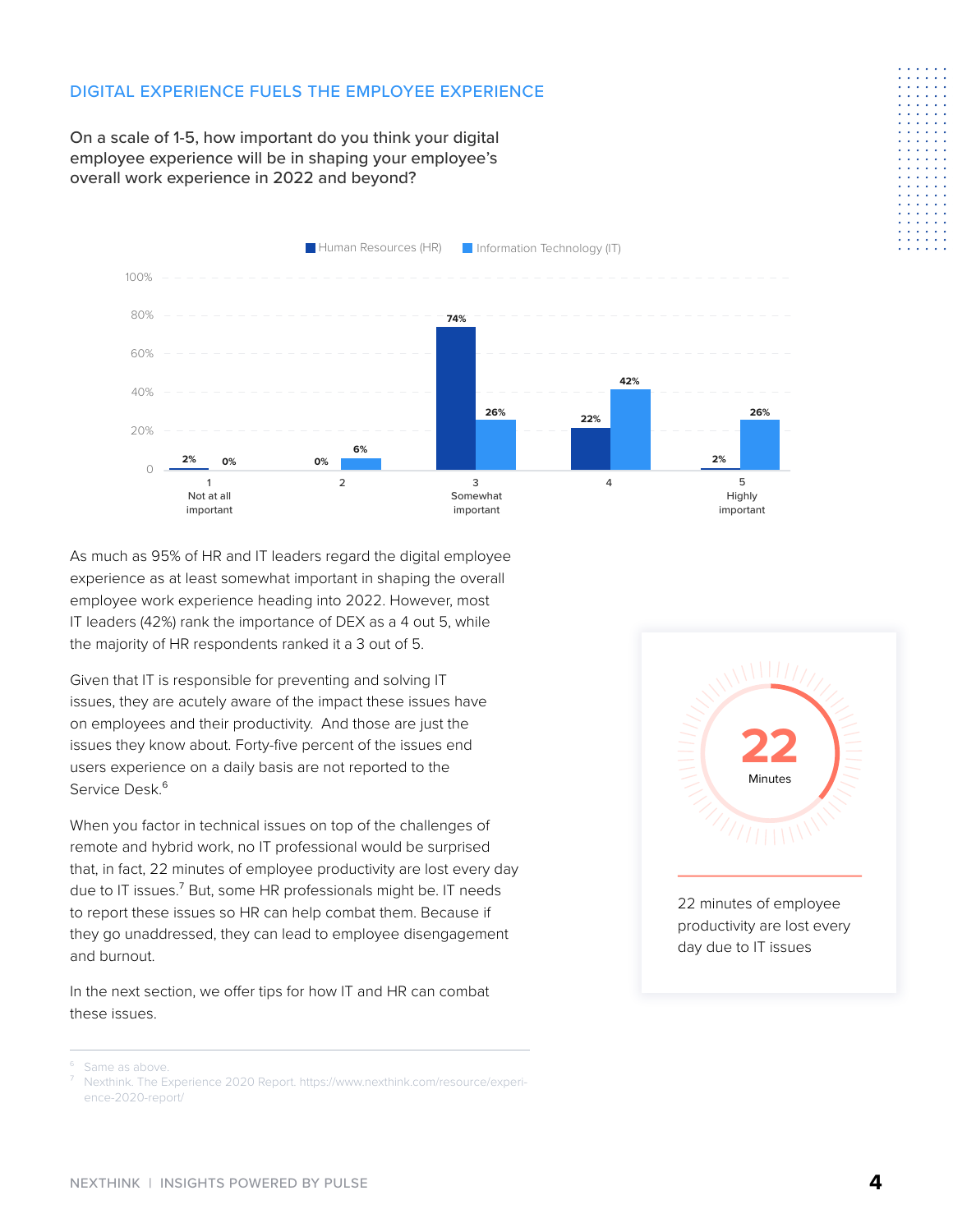## <span id="page-4-0"></span>**Employee Burnout, Turnover & DEX (Digital Employee Experience)**

Following the pandemic and its continued impact on the global workforce, organizations are seeing an increase in stress, anxiety and isolation with their employees.

Employees continue to grapple with work-life balance and hybrid and remote working. These challenges combined with a hot job market cause employers to grow increasingly worried about the following:

- **Employee retention:** The practices organizations implement to keep employees happy at their current company.
- **Return to the physical office:** Planning and executing the support of a workforce returning to full-time or hybrid work.
- **Employee burnout:** A state of physical or emotional exhaustion that impacts mental health.
- **Hiring:** Difficulty filling open positions in a very competitive job market.
- **Employee productivity:** Removing all barriers to employees producing work.
- **Onboarding:** The period when a new hire acclimates to their role and the organization's values, culture, systems, and processes.

And the evidence couldn't be clearer in what HR and IT leaders reported:





#### What is your top challenge for the remainder of 2021?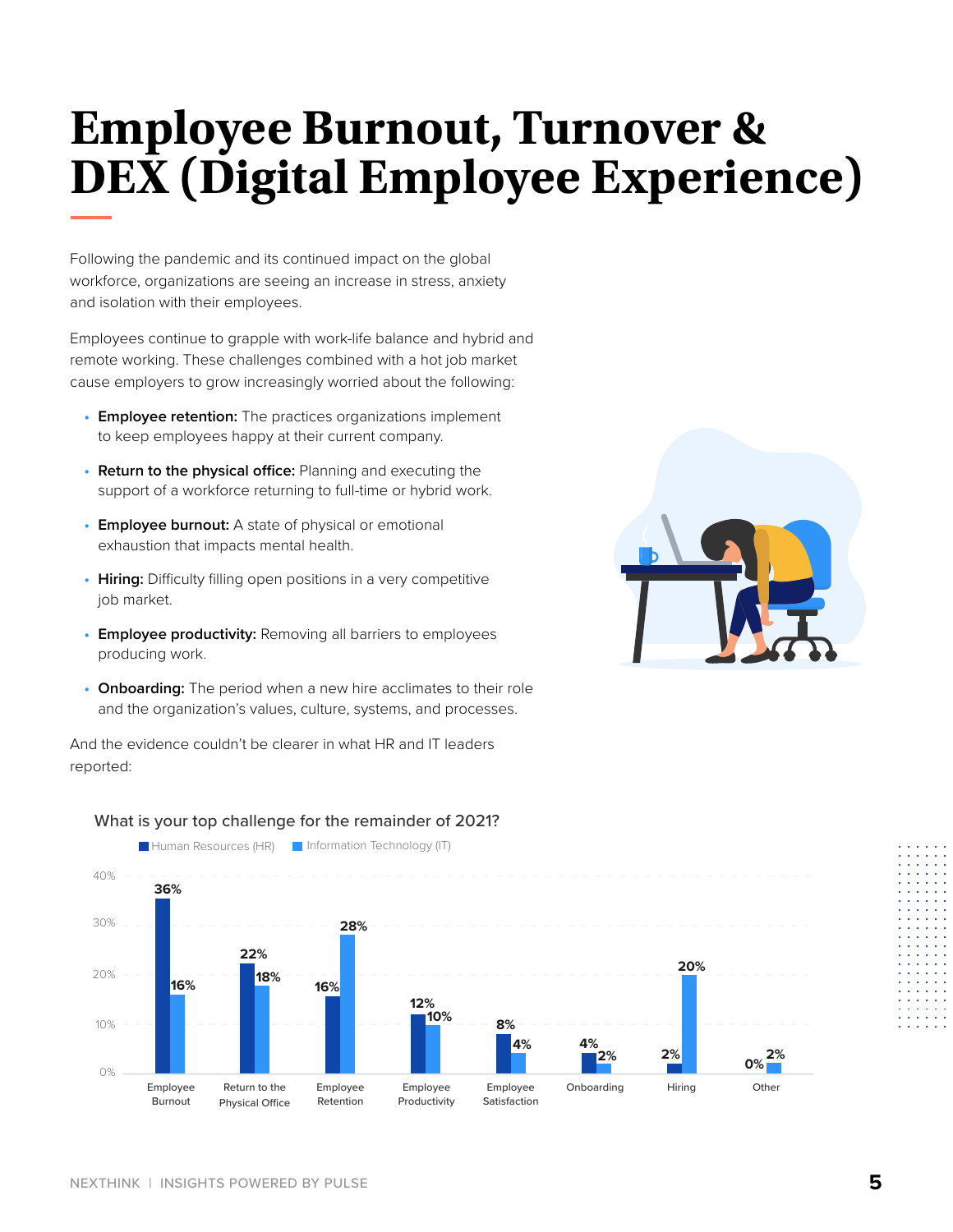HR leaders report that employee burnout, retention, and managing a return to the physical office present the biggest challenges.

And IT shares similar concerns with regard to retaining employees and managing a return to the physical office. But IT is also struggling to hire the right people to help deal with their post-pandemic user experience problems.

#### EXAMINING THE LINK BETWEEN DEX AND EMPLOYEE STRESS

Both HR and IT agree that poor IT services play a role in employee turnover and burnout.

#### **Technology**

Do you think poor/unreliable IT services & equipment play a significant role in employee burnout or employee turnover?



And when you look at the overall employee experience, tech services and equipment play a significant role, with both ranking the topic as the third most important factor.

What factors do you think play the biggest role in employee turnover or burnout?

- Poor salary, benefits, or career path (promotions) Unhealthy work culture 3 **Unreliable IT service and equipment (in-office or remote )** Difficult commute
- 5 Uncomfortable desk setup
- 6 **Other**

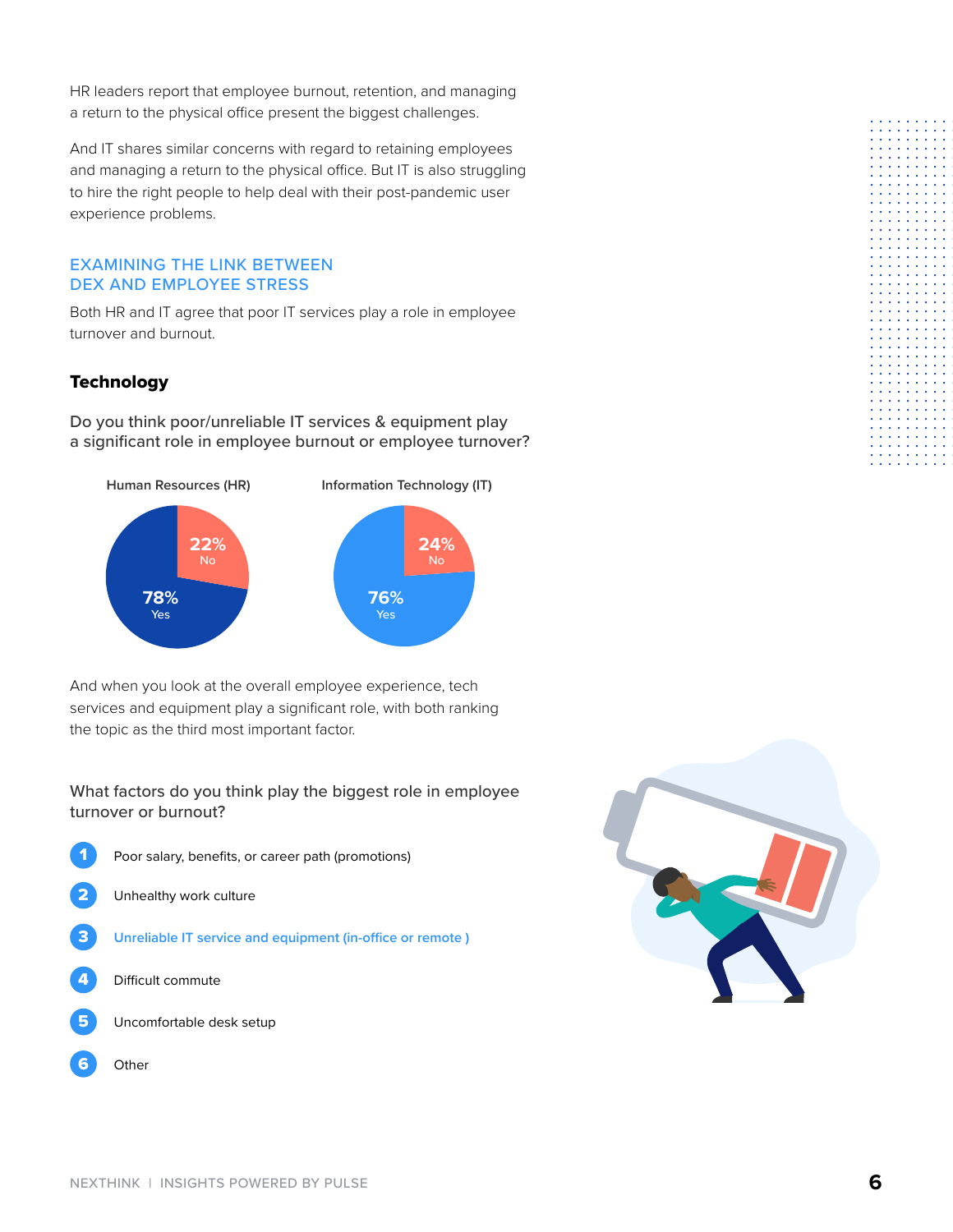### **Our Advice:**

Clearly, HR and IT share many of the same sentiments and work challenges, so here are a few tips taken from real Nexthink customers.

### **Combatting Employee Burnout**

No video? No problem.

- When it comes to being on back-to-back video calls, employees are drained. Our customers have instituted a few different best practices to combat this by limiting video calls.
	- Instituting a Focus Friday where video meetings are not allowed.
	- Encourage phone calls vs. video calls. Not every call has to be a video call. Instead, only make certain meetings video-focused and others just audio.
- Sive people a break!
	- To spare 5-10 minutes between meetings, IT can set Outlook settings so meeting lengths are defaulted to 25 and 50 minutes to allow for breaks.
- Remember: the key to making either of these best practices successful is that leaders practice this behavior. If your leaders can't be role models on behavior to prevent burnout, employees won't either.

#### **Improving Employee Retention**

**More than training videos** 

- When you are onboarding new employees, schedule check-ins for days 30, 60, and 90. These are opportunities to recognize successes and identify areas where the new hire may need some additional help.
- When the employee completes their 90-day onboarding, do not miss the opportunity to request additional onboarding feedback and use it to improve your program. Make sure to time the feedback prompt with the end of their onboarding to ensure relevant and timely feedback.

Next, we examine how each department interprets the other. How does each define their working relationship? Is there room for improvement and where?

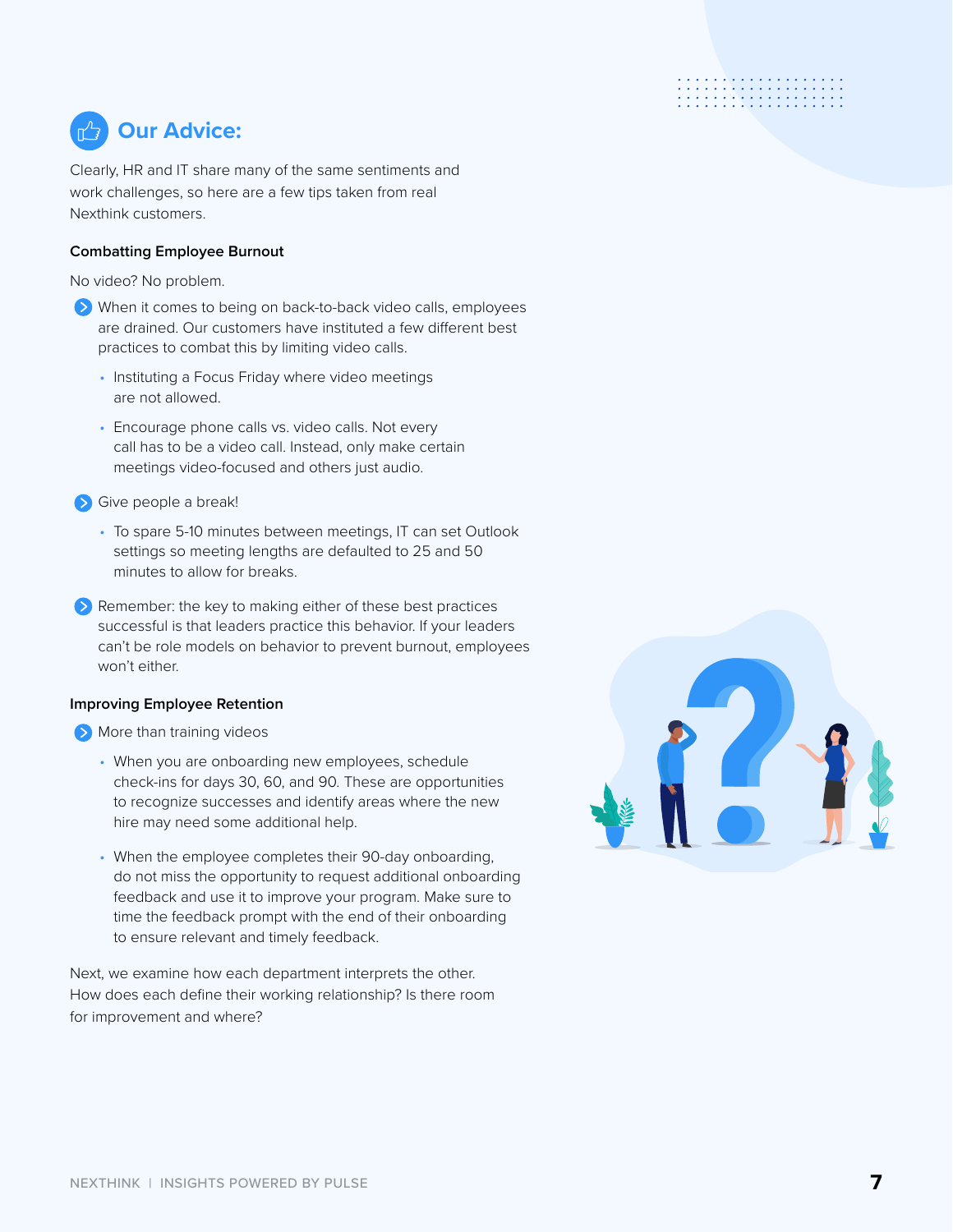## <span id="page-7-0"></span>**How is HR & IT's Relationship? It's Complicated**

84% of the IT leaders we surveyed believe their department collaborates with HR, but when we asked the same question to HR, we received a different answer.

Nearly ½ of HR leaders (48%) in our survey said they either don't collaborate well with IT, or they weren't sure!

Does your IT and HR department collaborate with each other at all?



A considerable number of HR and IT leaders also report a lukewarm working relationship… complicated indeed.

#### **Human Resources (HR) Information Technology (IT)** Above-Average Excellent (we're on the same page) Below Average Average Below N/A (we work separately) 50% 40% 30% 20% 10% 0% **16% 52% 46% 26% 36% 4% 8% 4% 8% 0%**

#### How would you describe the collaboration between IT and HR?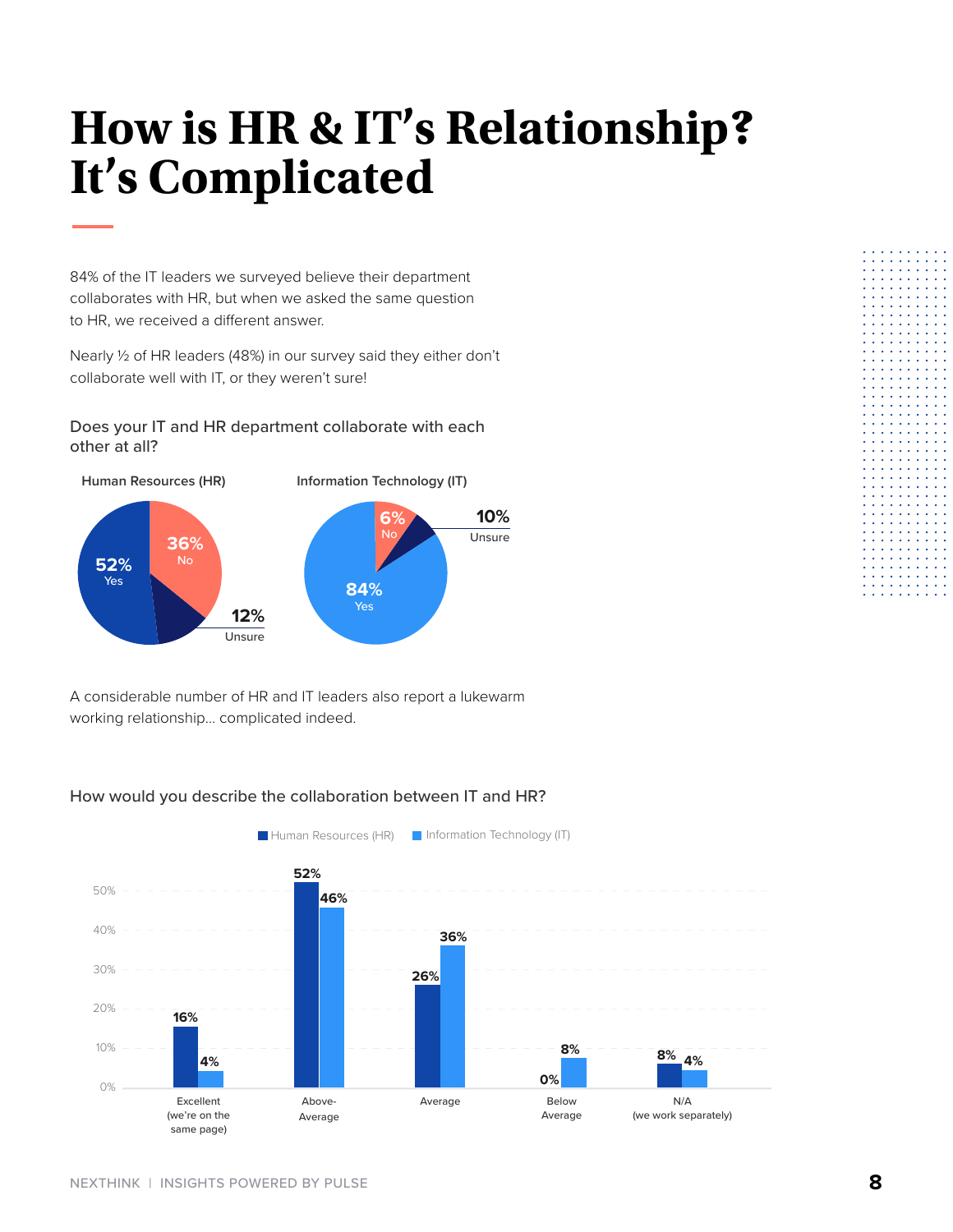### . . . . . . . . . . . . . . . . . .<br>. . . . . . . . . . . . . . . . .

### **Our Advice:**

In order to have a good working relationship, both parties need to think you have one. With the current disconnect between HR & IT, it is clear more work needs to be done.

#### **IT is More Than Service Delivery**

• In many organizations, IT is a service organization. Serving employees and delivering a positive digital employee experience. This dynamic often unfolds in how they work with other departments as well. Rather than telling IT what software to provision to improve employee engagement, our customers have had HR bring IT to the table and partner with them on the initiative from the start.

#### **Sharing is Caring**

• HR & IT have many overlapping objectives, as made clear by this survey. Our customers who have aligned their HR & IT goals across departments have been better able to prioritize projects and see faster results. Working in siloes is double the energy and half the results.

A primary reason why HR and IT struggle to work well together and combat their challenges is that both lack reliable, real-time DEX data. Next, we examine the topic of end user data and survey collection.

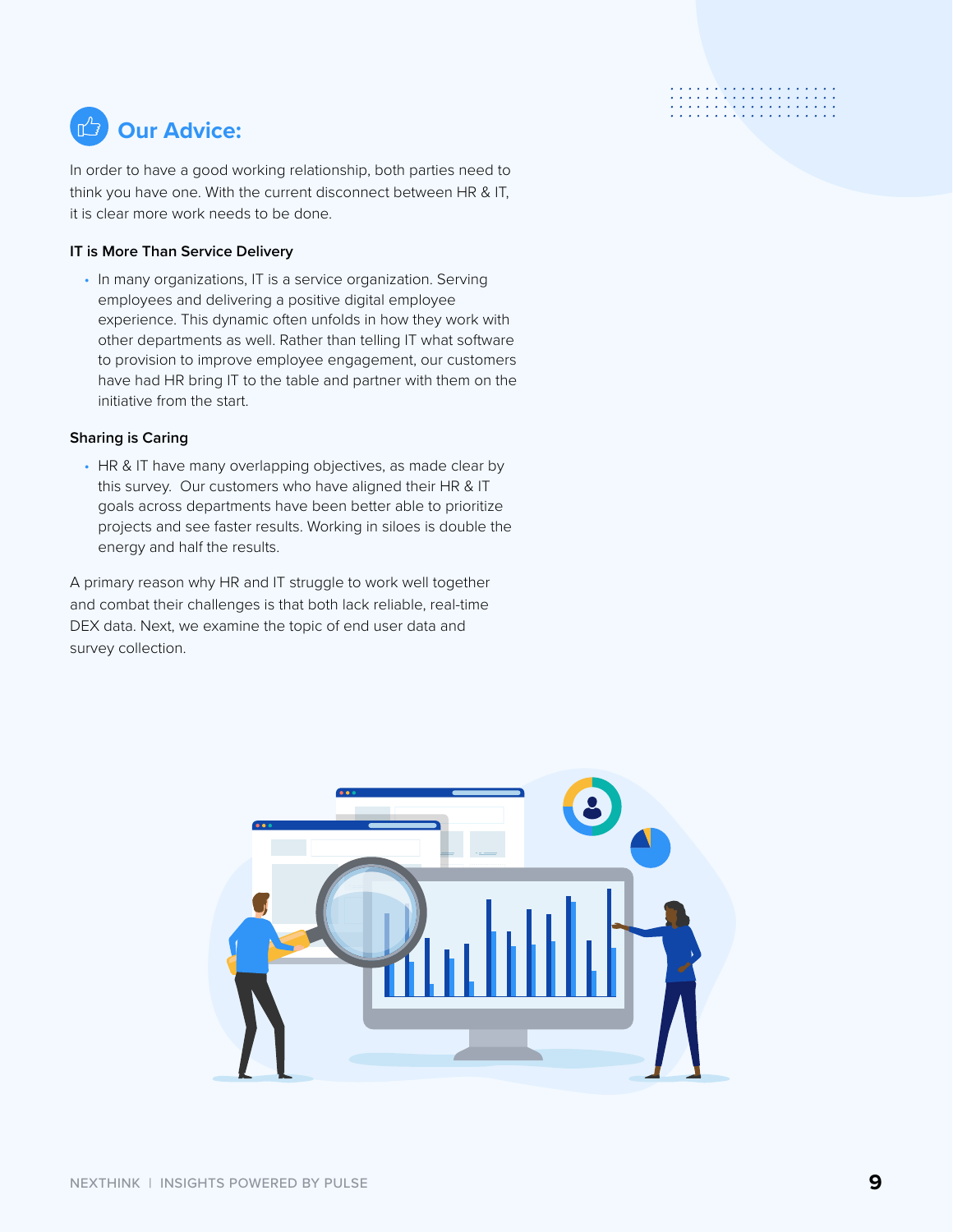### <span id="page-9-0"></span>**Answer Me! Improving Employee Data Collection & Quality**

The decision-makers we surveyed revealed three significant problems:

**1** HR & IT doesn't collect enough feedback from employees (although HR does send more surveys); and

How often do you send Digital Employee Experience surveys?

### **Human Resources (HR) Information Technology (IT)** 60% 50% 40% 30% 20% **38% 22% 38% 66% 20%**

It's shocking that IT appears to be taking an infrequent, if not hands-off approach, with sending surveys to employees. A majority of HR leaders, on the other hand, report that they at least send monthly surveys.

**4% 2%**

Annually Quarterly Monthly Weekly We Don't

**10%**

**0%**

**0%**



والمتواط والمتواطأ والمتوا 

### **Our Advice to IT:**

When appropriate, utilize your HR teams to help strategize and write survey questions—they have experience with employee outreach and can serve as a valuable resource. Since HR typically designs and implements more surveys, IT can learn from their experience on phrasing questions, organizing layout, and timing. All of these factors influence response rates, which we see outlined next.

10%

0%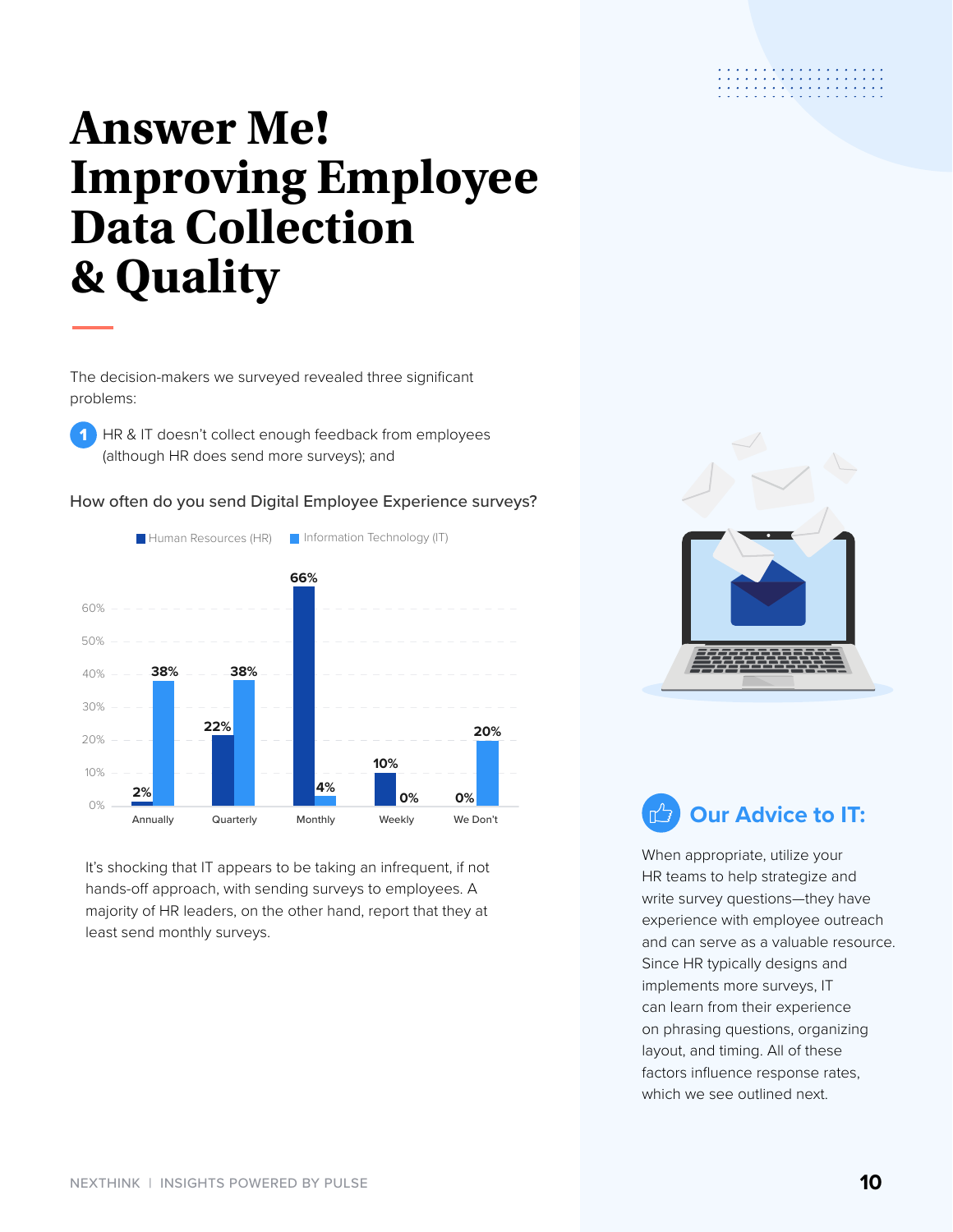When HR & IT do send surveys, both struggle to collect meaningful feedback. 2

90% of HR leaders admit their response rates rarely, if ever, exceed 50%:



What percentage of employees typically respond to your surveys?

A larger percentage of IT leaders report better response rates, but a considerable amount (40%) still admit they cannot exceed 50% response rates.

Both HR & IT are searching for specific outcomes from their surveys, but feedback from employees isn't enough. They need more. It is not enough for HR & IT to rely on employee feedback alone. They need to correlate the feedback with actionable data based on the employee's digital experiences. Data like the following listed below.



#### What information would be the most helpful to see about your workforce?

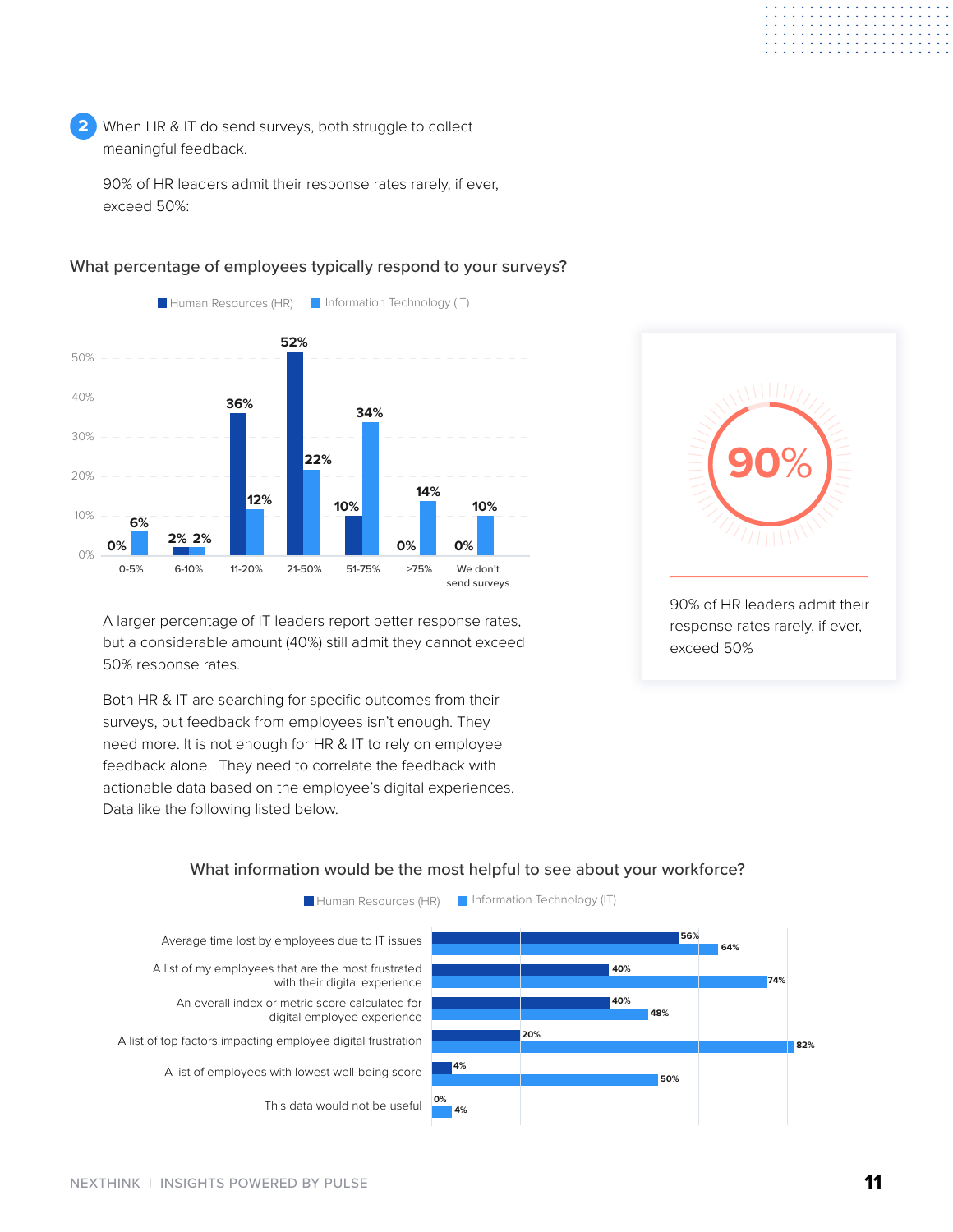HR and IT leaders disagree about which employee analytics to track in order to understand their employees. Most IT leaders (82%) would like to know what is causing employees' digital frustrations, while most HR leaders (56%) would like to understand how much time employees are losing to IT issues.

**3** Most HR & IT organizations either don't have access or don't realize they have access to this data today. And if they do have it, they don't trust it.



Does your IT team have access to this type of data today?

Roughly ½ of HR leaders feel like their survey data isn't reliable or easily accessible, and the same proportion of IT leaders report they cannot even access this information!



### **Our Advice:**

We consider employee burnout the opposite of employee engagement. If an employee is in a state of physical or emotional exhaustion that impacts their mental health, they are not fully engaged in their role. Not even close.

To achieve employee engagement, you must track burnout and other key employee data and be in a position to act on it, which is exactly what our customers do.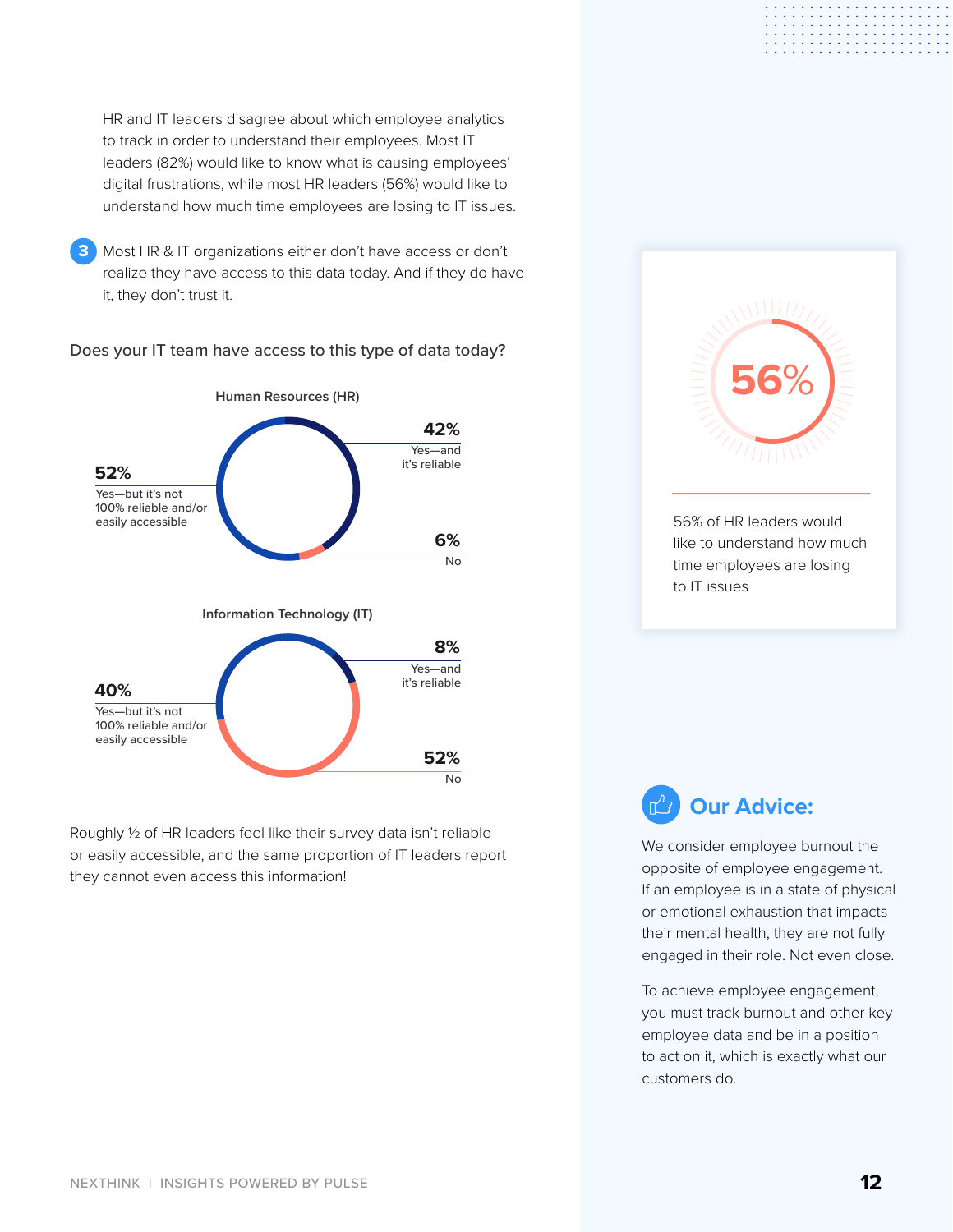<span id="page-12-0"></span>Here are a few lessons learned from our customers:

#### **You can't fix what you can't see.**

All of this DEX data exists today, plus more. It's not a matter of if HR and IT can see the data or if it is reliable. It's available; you just have to ask for it. First, it must be accessible. It cannot sit behind an IT wall. Our customers provide dashboards and reports that HR can leverage. Second, it must be actionable. Our customers work closely with HR to identify frustrated users and work with their managers to help remedy the situation. And lastly, they track their impact, looking for ways to improve and become more proactive.

#### **Drive higher response rates.**

Our customers see an 80% response rate on average to their surveys. They collect in-context real-time feedback using pop up surveys relevant to the employee's experience. Sending an annual survey is not enough. Then they correlate that data with existing DEX data to get the full digital employee experience view.

### **Conclusion**

As this report made clear, when it comes to Employee Experience, HR and IT are stronger together.

Without the ability for HR & IT to partner to collect, measure and track Digital Employee Experience, the organization risks hurting employee engagement, productivity, wellbeing and losing the employee entirely.

This data exists today.

The grand alliance between HR and IT is more than a slogan; it should be a driving principle for any organization.

Interested in learning how you can form a grand alliance with your colleagues and tackle complicated DEX problems?

[Let's talk.](https://www.nexthink.com/contact/)